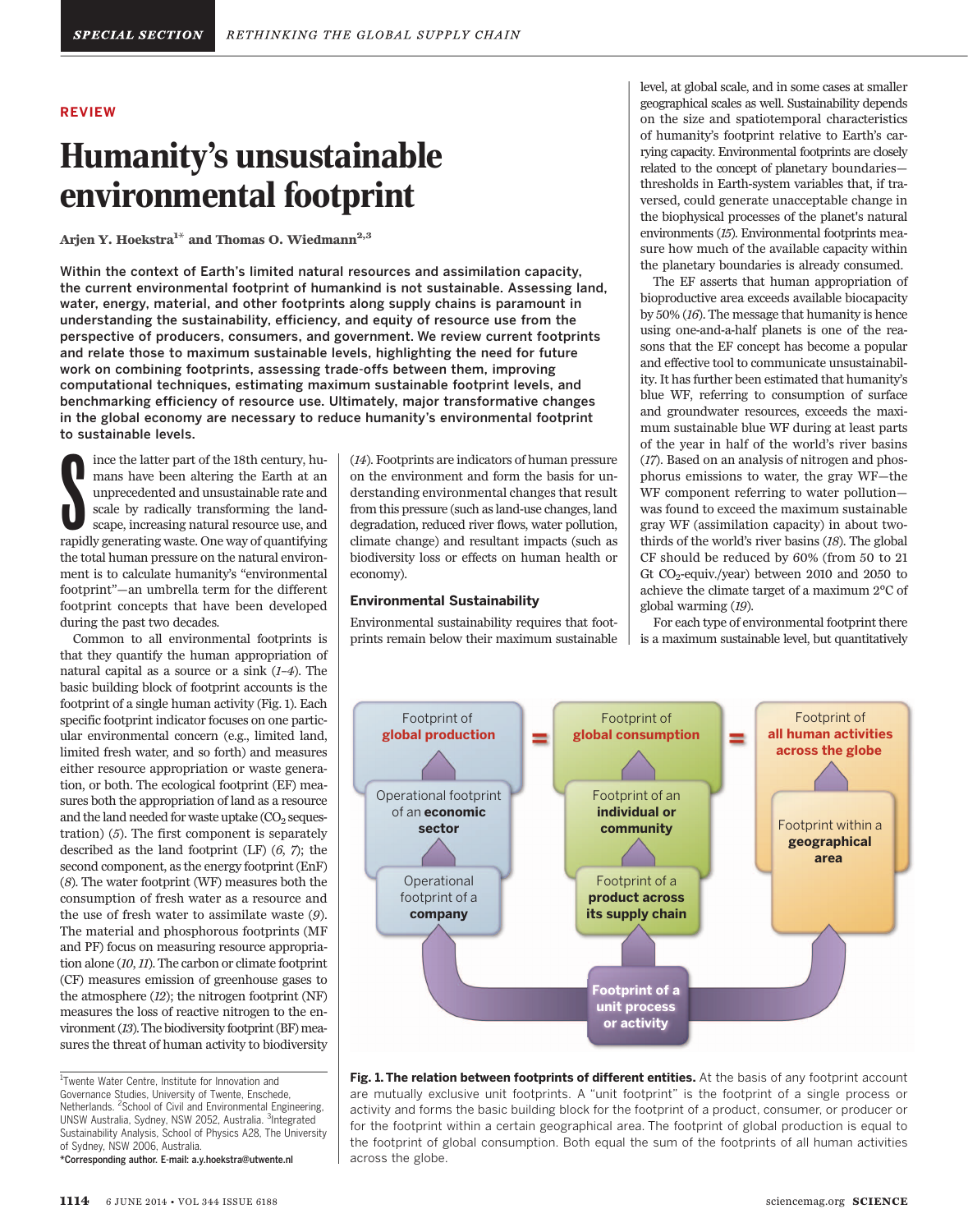defining these levels is in its infancy (Fig. 2). Proposed maximum levels are confounded by uncertainties, ambiguity, and subjectivity. As an example of large uncertainties, the maximum sustainable level of the blue WF has been estimated to be 1100 to 4500 km<sup>3</sup>/year at the global scale (20). Ambiguity exists, for example, regarding the maximum sustainable CF: Usually it is expressed as a maximum volume of Gt  $CO<sub>2</sub>$ -equiv./year, but it has been suggested that cumulative emissions over time form a better indicator for the ultimate resultant global warming (21). Finally, subjectivity in setting maximum sustainable levels is an intrinsic part of the human decision-making process, exemplified by the maximum global warming threshold of 2°C, which was reached as a consensus (22).

At the global level, the environmental footprint of human beings shows an uninterrupted increase during the past century, owing to growing population, increasing affluence, changing

consumption patterns (e.g., more meat in diets), and increasing mobility. In the period 1961 to 2008, the EF more than doubled (16). The blue WF grew by a factor of 5.6 in the period 1900 to 2000 (23), and the total amount of reactive nitrogen created by human activities (the NF) has increased ninefold during the 20th century (24). Global carbon emissions from fossil fuels—part of humanity's CF—increased even more: by over 16 times between 1900 and 2008 (25). Developing countries have now overtaken developed countries in both total territorial and total CF emissions (26). With business as usual, all footprints are expected to further increase during the coming few decades, rather than decrease toward sustainable levels (19, 27, 28).

# Resource Efficiency and Producers

Producers compete for natural resources (e.g., land and water rights) and for their share in the limited assimilation capacity of the Earth (e.g.,



Fig. 2. Estimated global footprints versus their suggested maximum sustainable level. The inner green shaded circle represents the maximum sustainable footprint [compare (15)]. Red bars represent estimates of the current level of each global footprint. The EF of 18.2 billion global hectares (in 2008) exceeds the maximum sustainable EF of 12 billion global hectares by about 50% (16). The green WF has been estimated at 6700 billion m<sup>3</sup>/year (average for 1996 to 2005) (9); a reference level is not yet available. Blue WF estimates vary from 1000 to 1700 billion m<sup>3</sup>/year (9, 57) and should be compared to the global maximum sustainable blue WF of 1100 to 4500 billion m<sup>3</sup>/year (20); data on maximum blue WFs per river basin and month are provided by (17). The gray WF has been conservatively estimated at 1400 billion m<sup>3</sup>/year (average for 1996 to 2005) (9, 57); in twothirds of the world's river basins, the pollution assimilation capacity for nitrogen and phosphorus has been fully consumed (18). The CF of 46 to 55 Gt CO<sub>2</sub>-equiv./year (in 2010) exceeds by more than a factor of 2 the estimated maximum sustainable CF of 18 to 25 Gt CO<sub>2</sub>-equiv./year, which must be achieved by 2050 if the maximum 2°C global warming target is to be met (19). The MF has been estimated at 70 Gt/year [10.5 ton/cap in 2008 (10)], and a reduction to 8 ton/cap has been suggested as a sustainable level (58).

carbon emission and wastewater discharge permits). To get the highest benefit per unit of natural resource consumption and unit of pollution, footprints of activities and products need to be minimized. The environmental footprint has become a key performance indicator in environmental management and a way to demonstrate corporate social responsibility (29, 30). Resource efficiency means a small footprint per unit of product.

The footprint of a company consists of direct (operational) and indirect (supply-chain) components. The footprint of a final product depends on the footprints of the processes in the supply chain of the product (Fig. 3). In practice, companies tend to formulate reduction targets regarding their direct footprint, thereby ignoring their indirect footprint, which is often much bigger (31). The indirect WF of beverage companies, for example, can constitute about 99% of their total WF (32). Recent developments in footprint standardization address this issue. For instance, the Corporate Value Chain (Scope 3) Accounting and Reporting Standard of the Greenhouse Gas (GHG) Protocol (33) provides guidance for companies and other organizations to report GHG emissions from all supply-chain, operational, and disposal activities (the "value chain") associated with their business. A major challenge remains in companies setting reduction targets for their supply-chain footprint. Current research focuses on the practicality of data compilation and reporting, the completeness of supply-chain coverage, and the accuracy and transparency of results (29, 34). These issues need to be addressed to enable meaningful comparisons between companies and benchmarking based on best available technology and practice (32, 35). Another challenge is to internalize the costs related to the environmental footprint of products in their price—for example, by charging carbon and water taxes along the supply chain, or a general environmental tax on final products (e.g., a tax on meat). Yet another challenge is to develop a better understanding of trade-offs between different footprints. Reducing the CF by moving toward bioenergy, for instance, will inevitably increase the LF and WF (36). Reducing the WF in overexploited river basins by large-scale interbasin water transfer or by increasing food imports will inevitably increase the energy footprint.

### Social Equity and Consumers

An individual's or community's consumption behavior translates into an environmental footprint. Given the huge variation in consumption patterns and related environmental burdens and the world's limited natural resources and assimilation capacity, an increasingly pressing question is who takes the biggest part of the pie, and what actually is a "fair share." Social equity implies fair sharing of limited natural resources among countries and between people within countries.

The EF of the average global citizen is 2.7 global hectares, while that of the average U.S. citizen is 7.2 (16). If all world citizens would have an EF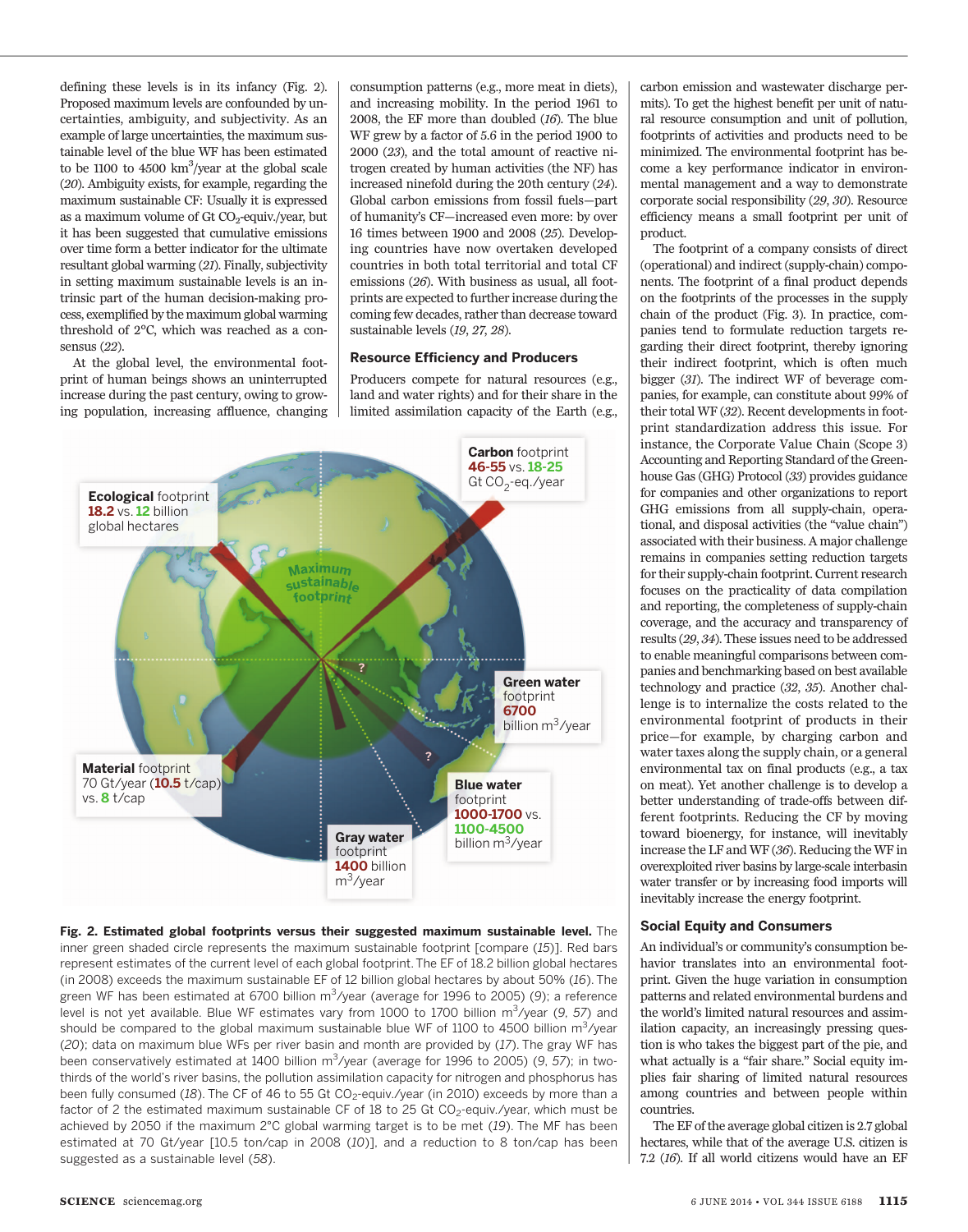equal to the latter, the global EF would exceed Earth's biocapacity not only by the average factor of 1.5, but by a factor of 4. The current WF of the average U.S. consumer is two times the global average (9). To ensure that the WF of humanity as a whole will not grow under the United Nations medium population scenario, the average WF per capita will have to decrease from  $1385 \text{ m}^3$  in 2000 to 910 m<sup>3</sup> in 2050 and 835 m<sup>3</sup> in 2100 (32). If we assume an equal WF share for all global citizens, the challenge is to reduce the WF over the 21st century by 22.5% for consumers in China and India and by 70% for consumers in the United States. The CF of the average U.S. consumer has been estimated to be 5.8 bigger than the global average (37). Footprints per capita hugely differ not only across, but also within nations (38). Equitable consumption in a finite world requires "contraction and convergence": The environmental footprint of humanity has to reduce toward sustainable levels, and footprints per capita have to converge to similar, more equitable shares (32, 39).

Footprints per capita are determined by two factors: consumption pattern and intensity of natural resource use or waste generation per unit of product consumed (32). Consumers can influence the latter by buying products with high eco-efficiency (low footprint), but often this is hampered by a lack of product information. Usually, the only relevant type of information refers to the energy efficiency and sometimes the water efficiency of products. Consumers can also reduce their footprint by changing their consumption behavior. Measures that have the

#### Fig. 3. Footprint accounting over supply chains.

The footprint of a product is the sum of the footprints of the processes along the supply chain of the product. These processes may take place in different geographical areas. The operational footprint of a company is the sum of the footprints of its own operations. For simplicity, one-directional supply chains are drawn; in reality, supply chains of different products are interwoven and partly cyclic. Footprint-allocation procedures are applied to avoid double counting.

potential to contribute most to the reduction of the environmental footprint—at least in industrialized countries—include replacing animal with crop products (40, 41), reducing food and other waste (40), saving energy at home and in transport (42), and buying second-hand, recycled products and low-footprint, dematerialized "services" rather than primary-material–based goods (39). However, such behavioral changes are difficult to achieve in reality because of social constraints and lock-ins (43). Another problem is that improvements in resource efficiency often do not result in the expected saving, since they allow overall consumption levels to increase—the socalled rebound effect (44). Profound, effective, socially accepted, and long-lasting changes as required for a truly sustainable transition have yet to occur.

#### Resource Security and the Influence of Politics

Resource security for governments means limiting national dependency on footprints that are difficult to control or influence. For companies, it means limiting corporate dependency on riskincreasing footprints in the supply chain. International trade plays an important role in this instance because it inherently shifts environmental burdens from the place of consumption in one country to the place of production elsewhere in the world. This effect of international externalization is well documented by studies of national footprints (6, 7, 10, 14, 32, 45). In the United Kingdom, for example, ~40% of the CF of national consumption lies abroad (37) and so does 75% of the WF (9). Worldwide, 24% of the LF is embedded in international trade (7), as is 22% of the WF (9), 26% of the CF (45), and 41% of the MF (10). Policies aimed at increasing the sustainability of consumption therefore need to take into account and target production technologies employed abroad. Because full national self-sufficiency is generally neither possible nor desirable, international cooperation on reducing the footprint of production worldwide is the only path available to tackle unsustainability at the national scale.

This becomes evident when looking at natural resource stocks (fertile land, fossil fuels, fossil groundwater, materials) and flows (river runoff, renewable groundwater, wind and solar energy). These resources occur locally, but they have become global commodities from an economic standpoint (46). Comparing the environmental footprint of national consumption with its natural endowment base allows one to identify inherent and possibly critical resource dependencies (10, 46). Surprisingly, countries like India and China that have EFs and WFs exceeding their sustainably available land and water resources are still net exporters of embodied land and water (7, 9). Sustainable production is here at odds with the interest of export earnings.

Even though the environmental footprint of humanity is ultimately driven by consumption, governments invariably focus on "eco-efficiency" (low footprints per unit of production), leaving consumption volumes and patterns unaddressed. An example of well-intended but noneffective policy was the Kyoto Protocol that set reduction